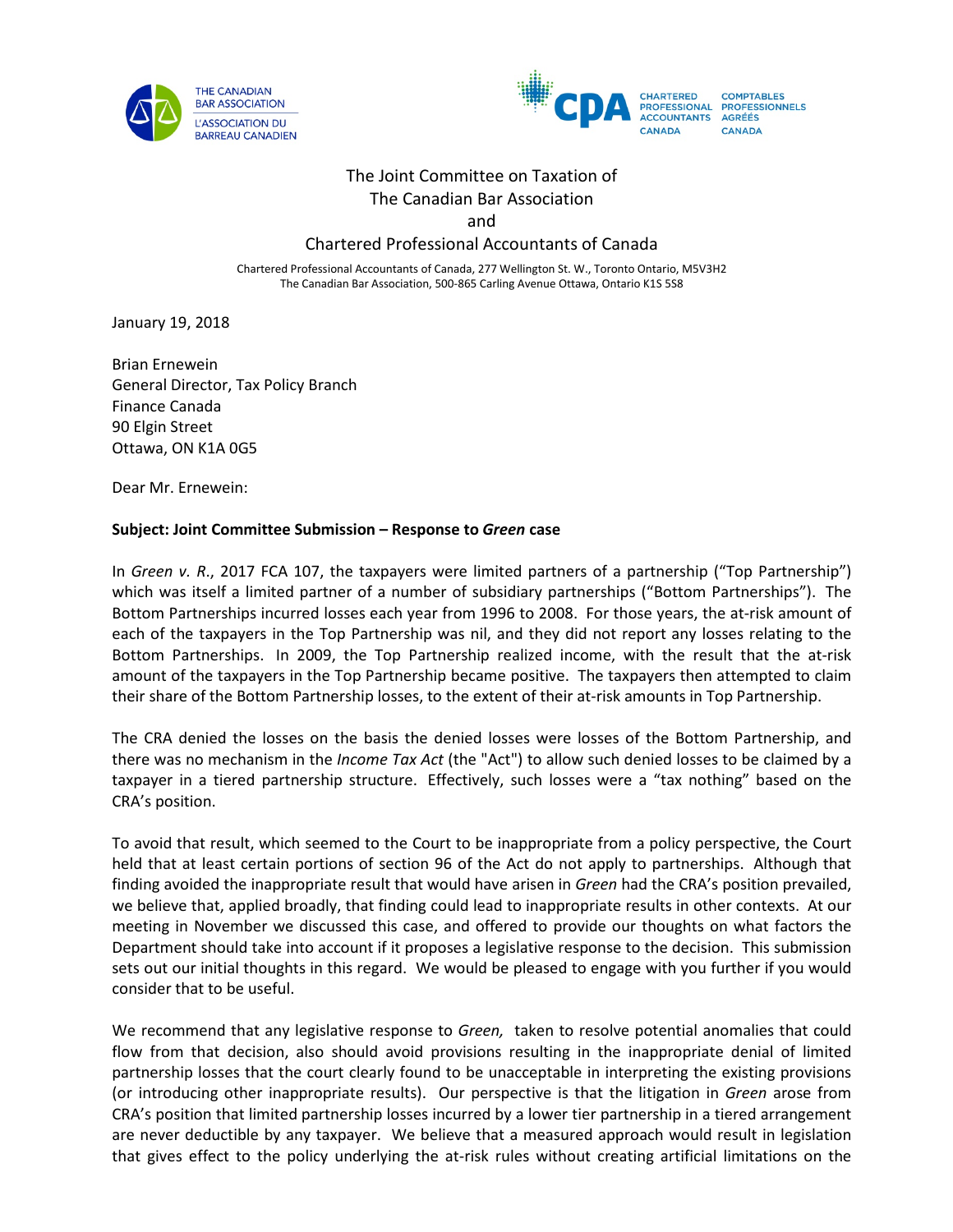deduction of partnership losses where that policy is not offended. Tiered partnerships may be implemented in many situations for *bona fide* reasons and, in our view, these rules can and should operate in effectively the same manner, whether or not there is more than one level of partnerships.

One approach the Department of Finance may consider would be to amend the Act to provide that all portions of section 96 apply to partnerships where such partnerships are members of lower-tier partnerships. While this approach appears to have some appeal, we are concerned that it could give rise to unintended consequences and therefore would require careful consideration and review. We would be happy to engage with you in that regard if that is the Department's preferred approach.

Alternatively, the Department may choose to adopt a narrower approach intended solely to clarify that the at-risk rules apply through tiered partnerships. Whichever approach the Department chooses, we recommend that it preserve the ability to carry over unused limited partnership losses to future years in which the upper-tier partnership has an amount at risk in respect of the lower-tier partnership. For example, a provision similar to paragraph 111(1)(e) of the Act could be added to allow partnerships to claim a deduction in computing their income or loss in circumstances similar to the circumstances where a taxpayer would be allowed a deduction in computing taxable income under paragraph 111(1)(e) of the Act.

In addition, we have encountered other anomalies in the application of the at-risk rules, and certain other rules, that, in our view, could usefully be addressed as part of a response to the *Green* decision. These anomalies are described below.

### **1. Insufficient Income**

Where a limited partner ceases to be a limited partner at a time at which it has a positive at-risk amount, but does not have sufficient income to fully utilize the available limited partnership losses, there is no mechanism to allow the excess limited partnership losses to be carried forward and claimed in future years. In our view, such a mechanism would be consistent with the intent of the at-risk rules, and the Act more generally.

# **2. Conversion to General Partnership Interest**

Where a limited partner ceases to enjoy limited liability by converting his or her interest into a general partnership interest or acquiring a general partnership interest, at a time when the partner has unused limited partnership losses, arguably the partner cannot subsequently claim the limited partnership loss even to the extent the partner subsequently becomes at risk due to allocations of income from or investments made in the partnership. We recommend that the Act be amended to provide that a limited partner "or former limited partner" has an at-risk amount, such that a limited partner "or former limited partner" clearly would be entitled to deduct limited partnership losses in computing taxable income to the extent of that at-risk amount pursuant to paragraph 111(1)(e).

# **3. Transfer of Interest**

Limited partnership losses are an attribute of a particular partner and, as such, may be eliminated on a transfer of a partnership interest. This is the case whether the transfer is arm's length, non-arm's length or involuntary (e.g., on death). In our view, it would be appropriate to allow limited partnership losses to be available to at least certain successor partners at times at which the successor has an at-risk amount. For example, non-arm's length transfers, or at least transfers as a consequence of death, could be accommodated. There also may be merit in allowing transfers in arm's length circumstances, although in that case we believe it would be appropriate to carefully consider whether restrictions on loss carryforwards similar to those in section 111 of the Act should be imposed.

# **Subsection 40(3.1) and ACB Adjustment Timing Mismatch**